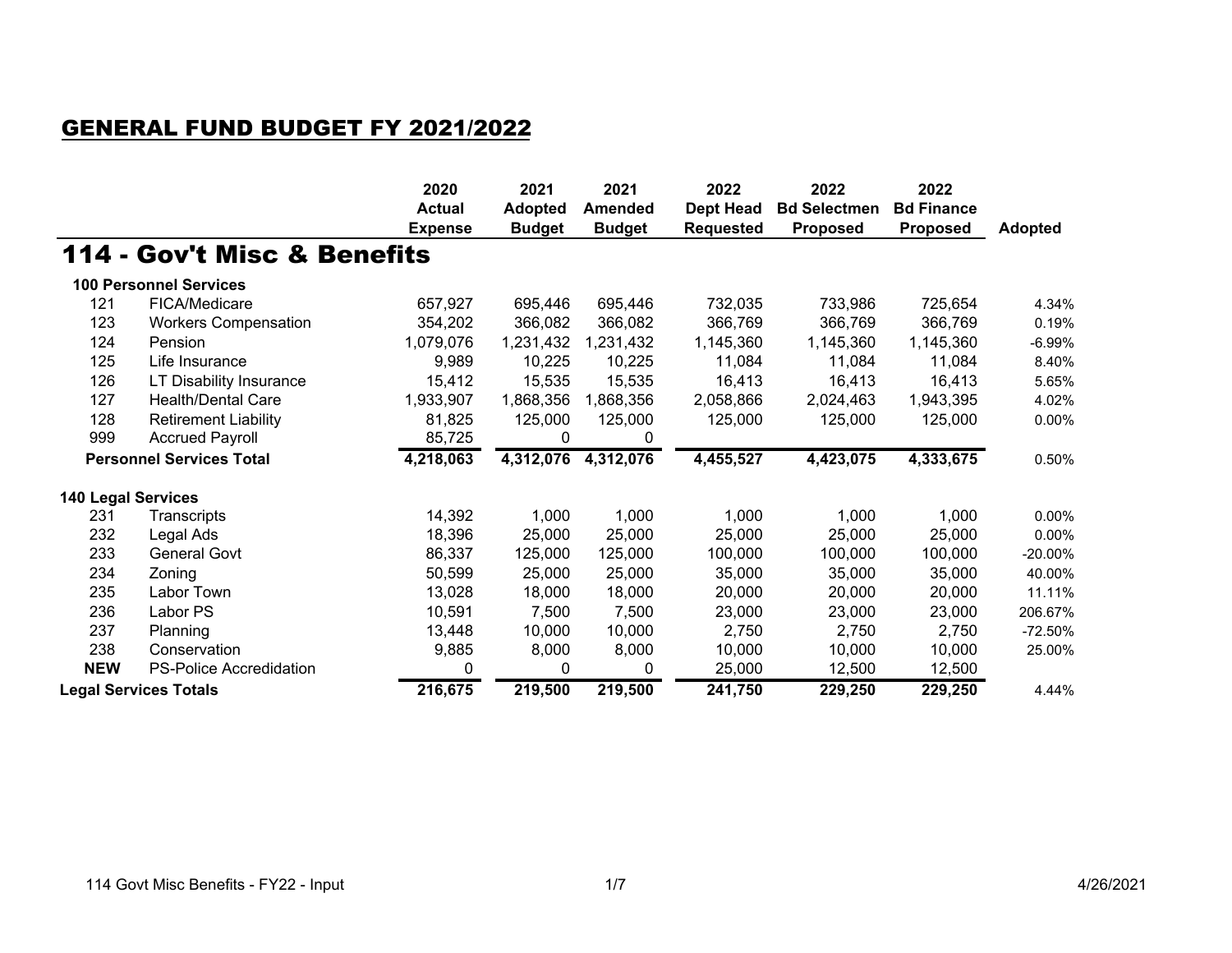|                                         |                                        | 2020<br><b>Actual</b><br><b>Expense</b> | 2021<br><b>Adopted</b><br><b>Budget</b> | 2021<br><b>Amended</b><br><b>Budget</b> | 2022<br><b>Dept Head</b><br><b>Requested</b> | 2022<br><b>Bd Selectmen</b><br><b>Proposed</b> | 2022<br><b>Bd Finance</b><br><b>Proposed</b> | <b>Adopted</b> |
|-----------------------------------------|----------------------------------------|-----------------------------------------|-----------------------------------------|-----------------------------------------|----------------------------------------------|------------------------------------------------|----------------------------------------------|----------------|
|                                         |                                        |                                         |                                         |                                         |                                              |                                                |                                              |                |
|                                         | 200 Services - Contracted/Operations   |                                         |                                         |                                         |                                              |                                                |                                              |                |
| 201                                     | Unemployment Compensation              | 10,902                                  | 10,000                                  | 10,000                                  | 10,000                                       | 10,000                                         | 10,000                                       | 0.00%          |
| 203                                     | Eviction-Moving & Storage              | 0                                       | 400                                     | 400                                     | 400                                          | 400                                            | 400                                          | $0.00\%$       |
| 239                                     | Checking Indices                       | 2,000                                   | 2,000                                   | 2,000                                   | 2,000                                        | 2,000                                          | 2,000                                        | $0.00\%$       |
| 290                                     | Insurance P D & L                      | 244,641                                 | 244,194                                 | 244,194                                 | 262,160                                      | 262,160                                        | 262,160                                      | 7.36%          |
| 295                                     | <b>Employee Assistance</b>             | 1,700                                   | 1,700                                   | 1,700                                   | 1,700                                        | 1,700                                          | 1,700                                        | 0.00%          |
| <b>Services - Contracted/Operations</b> |                                        | 259,243                                 | 258,294                                 | 258,294                                 | 276,260                                      | 276,260                                        | 276,260                                      | 6.96%          |
|                                         | <b>300 Operating Expenses</b>          |                                         |                                         |                                         |                                              |                                                |                                              |                |
| 243                                     | Professional Dev/Mgt Training          | 1,152                                   | 2,700                                   | 2,700                                   | 2,700                                        | 2,700                                          | 2,700                                        | 0.00%          |
| 245                                     | SE COG/CRED/CCM                        | 38,374                                  | 38,604                                  | 38,604                                  | 38,854                                       | 38,854                                         | 38,854                                       | 0.65%          |
| <b>Operating Expenses Total</b>         |                                        | 39,526                                  | 41,304                                  | 41,304                                  | 41,554                                       | 41,554                                         | 41,554                                       | 0.61%          |
|                                         | <b>Gov't Misc &amp; Benefits Total</b> | 4,733,506                               | 4,831,174                               | 4,831,174                               | 5,015,091                                    | 4,970,139                                      | 4,880,739                                    | 1.03%          |
|                                         |                                        |                                         |                                         |                                         |                                              | <b>Revenue</b><br><b>Net Budget</b>            | 27,500<br>4,853,239                          | 01-08-800-831  |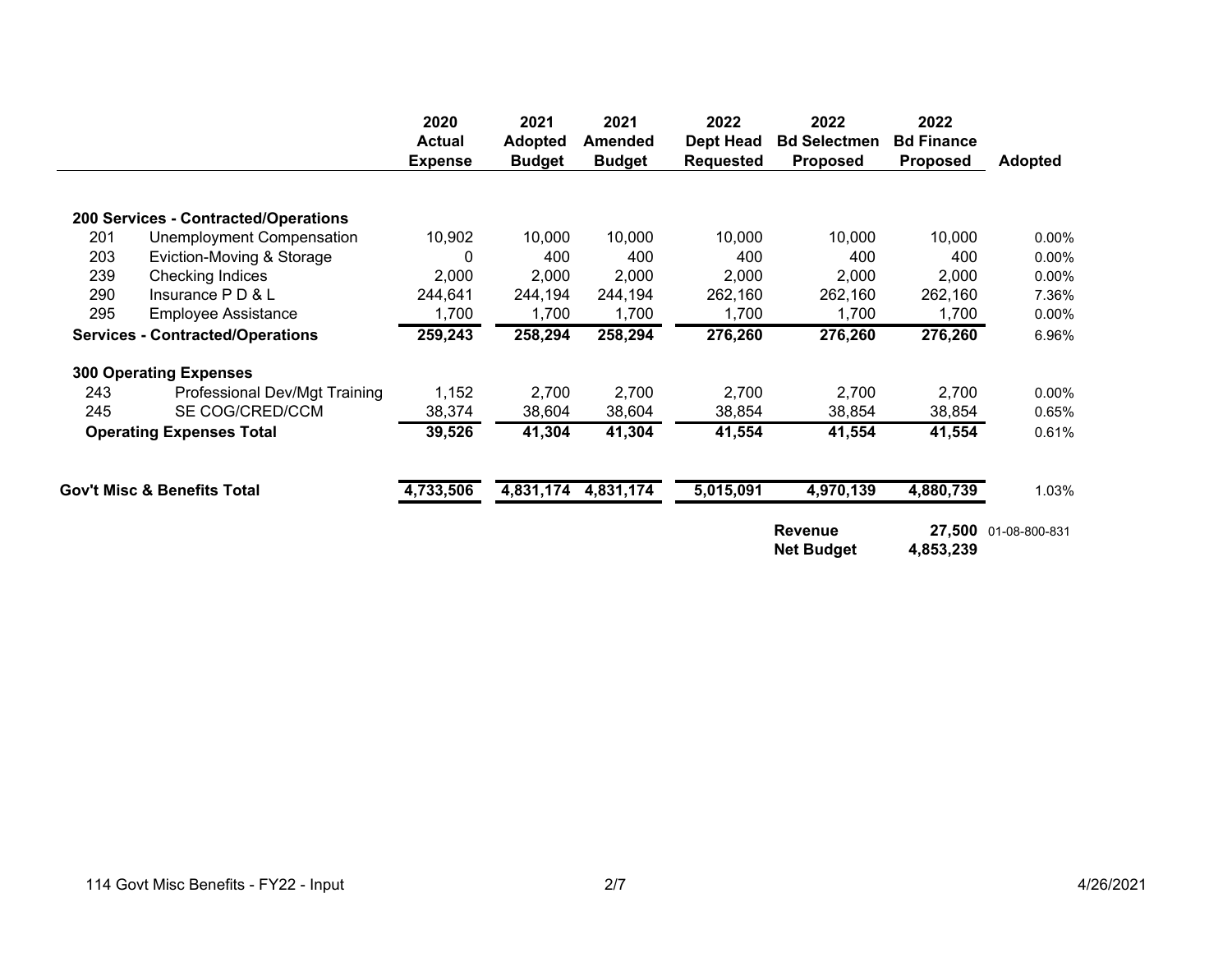## TOWN OF EAST LYME

**Dept No. <sup>114</sup> Budget Input Dept Name Govt Misc/Benefits26-Apr-21** 

| Acct. | Account<br><b>Description</b> | 21/22<br><b>Budget</b> | <b>Supporting Description of Activity</b>                                                                                                                                                                                                                                                                                                                                                                                                            |
|-------|-------------------------------|------------------------|------------------------------------------------------------------------------------------------------------------------------------------------------------------------------------------------------------------------------------------------------------------------------------------------------------------------------------------------------------------------------------------------------------------------------------------------------|
|       | <b>100 Personnel Services</b> |                        |                                                                                                                                                                                                                                                                                                                                                                                                                                                      |
| 121   | FICA/Medicare                 | 725,654                | Payroll taxes. Represents .0765% of total salaries (\$9,194,090) and Outside Police Wages<br>(\$375,000) throughout the budget. There is a projected revenue to offset the outside Police<br>portion of this cost. See revenue account: 01-06-600-602 (Extra Duty Police). BoS increase<br>\$1,951 for new PT Clerical Floater position. BoF reduction \$8,332 for various salary<br>adjustments                                                     |
| 123   | Worker's<br>Compensation      | 366,769                | Represents a 3% (\$366,769) increase over our current 2019/20 fiscal year premiums (\$356,086).<br>The rate includes inflation increase and exposure increase. This is with a rate lock for better rates,<br>however, the rate for WC was left open . Also includes a provision for end of year payroll audit<br>$($10,000)$ .                                                                                                                       |
| 124   | Pension                       | 1,145,360              | Represents employer share funding for the Defined Benefit and Defined Contribution Pension Plans.<br>As of the January 2020 defined benefit valuation employer contributions were as follows: Firemen<br>\$83,606; Police \$399,346; Unaffiliated \$90,621; Dispatch \$26,713 and General Government Union<br>\$248,474. Funding for the defined contribution plan \$160,799. Funding for the 2021/22 fiscal year is<br>estimated to be \$1,145,360. |
| 125   | Life Insurance                | 11,084                 | The rate per \$1,000 of insurance is \$.025. Town Hall Employees have \$25,000; Department Heads<br>have \$50,000; First Selectman \$100,000; Police Officers, Firefighters, Dispatchers and non-union<br>supervisors \$50,000.                                                                                                                                                                                                                      |
| 126   | LT Disability Insurance       | 16,413                 | The rate per \$1,000 of salary for this insurance coverage is \$.00504.<br>Firefighters, Police Officers<br>and Unaffiliated Employees have this coverage.                                                                                                                                                                                                                                                                                           |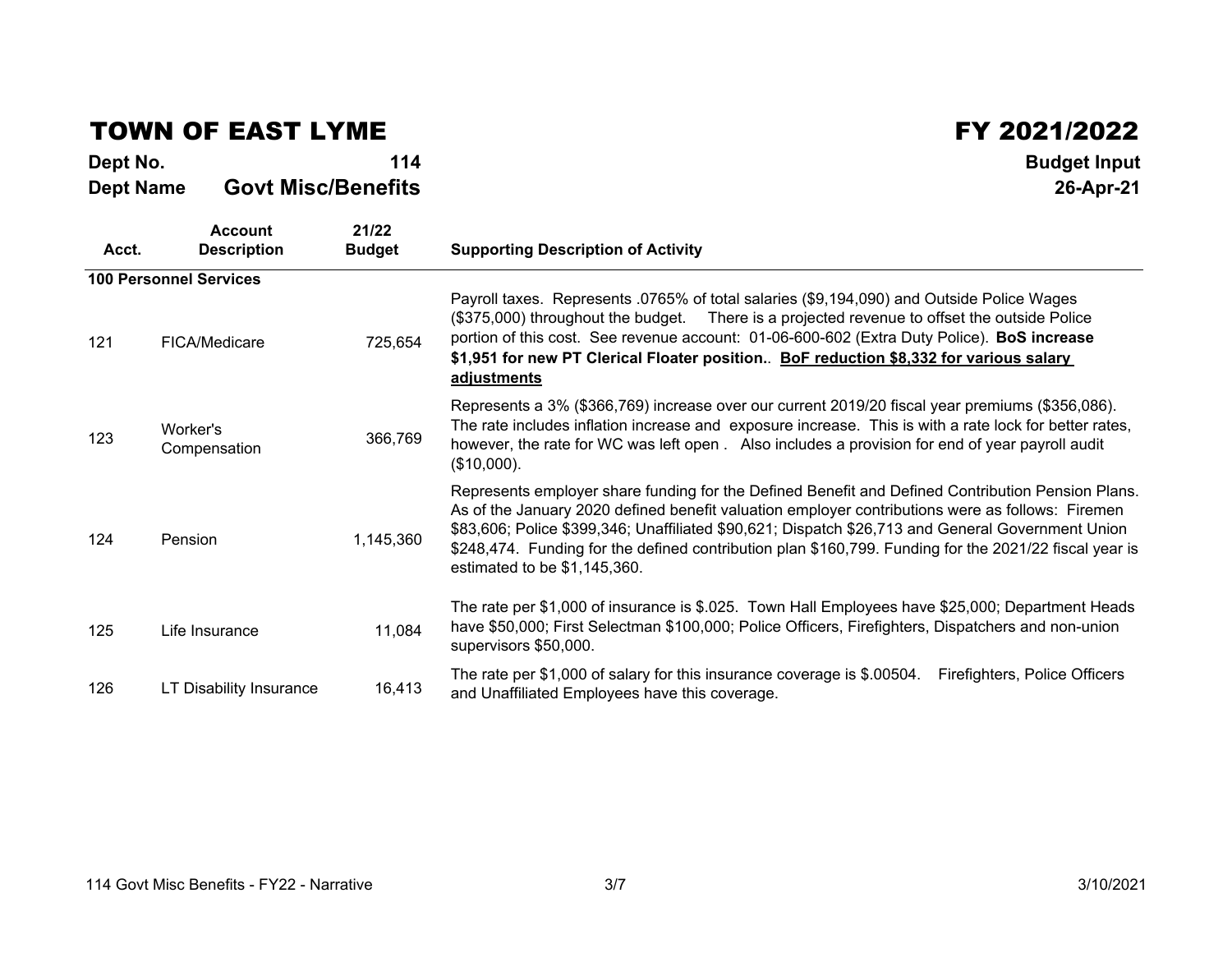| Acct. | <b>Account</b><br><b>Description</b> | 21/22<br><b>Budget</b> | <b>Supporting Description of Activity</b>                                                                                                                                                                                                                                                                                                                                                                                                                                                                                                                                                                                                                                                                                                                                                                            |
|-------|--------------------------------------|------------------------|----------------------------------------------------------------------------------------------------------------------------------------------------------------------------------------------------------------------------------------------------------------------------------------------------------------------------------------------------------------------------------------------------------------------------------------------------------------------------------------------------------------------------------------------------------------------------------------------------------------------------------------------------------------------------------------------------------------------------------------------------------------------------------------------------------------------|
| 127   | <b>Health/Dental Care</b>            | 1,943,395              | The upcoming fiscal year is the second year of participating in the State of Connecticut 2.0 plan with<br>estimated town share premiums of: \$1,892,278 at an estimated 8% increase. Dental coverage<br>estimate: $$87,573$ . Insurance Waivers of $$60,500$ (6 Police @ \$3,000 each, 14 UPSEU @ \$2,500<br>each, 3 Unaffiliated @ \$2,000 each, 1 Dispatch @ \$1,500) \$6,000 Charter Oak Services for<br>Volunteer Firefighter physicals, \$850 Injured Workers Pharmacy and \$11,665 for OPEB financial<br>disclosure. BoS reduction of \$34,403 due to updated health insurance rate information. BoF<br>\$81,068 reduction                                                                                                                                                                                     |
| 128   | <b>Retirement Liability</b>          | 125,000                | On June 30, 2020, our unfunded accrued leave liability was \$1,077,799. As our aging workforce<br>begins to retire, we need to make provisions for fiscal year pay outs. During the current fiscal year,<br>there have been several retirements. We started this account in the 15/16 fiscal year with \$11,000<br>in funding as a long time employee gave us prior notice of their planned retirement. We continued<br>with this level of funding the following fiscal year. In the 2017/18 fiscal year we increased the level of<br>funding to \$113,605 and have maintained and increased the funding since. We expended \$62,041<br>6/30/18, \$49,819 6/30/19, \$81,825 6/30/20 and \$21,700 this fiscal year through December.<br>Recommend maintaining amount and to carry-over any 6/30/21 remaining balance. |
|       | <b>Personnel Services Total</b>      | 4,333,675.             |                                                                                                                                                                                                                                                                                                                                                                                                                                                                                                                                                                                                                                                                                                                                                                                                                      |
|       | <b>140 Legal Services</b>            |                        |                                                                                                                                                                                                                                                                                                                                                                                                                                                                                                                                                                                                                                                                                                                                                                                                                      |
| 231   | Transcripts                          | 1,000                  | When professional services are required to have transcripts transcribed for legal proceedings.                                                                                                                                                                                                                                                                                                                                                                                                                                                                                                                                                                                                                                                                                                                       |
| 232   | Legal Ads                            | 25,000                 | Various town-wide legal notices that are necessary. Amount of request based upon historical<br>analysis.                                                                                                                                                                                                                                                                                                                                                                                                                                                                                                                                                                                                                                                                                                             |
| 233   | <b>General Govt</b>                  | 100,000                | Legal services for issues related to General Government. Request based upon historical analysis.<br>2019/20=\$86,337; 2018/2019=\$122,705; 2017/18 = \$110,080; 2016/17 = \$88,499; 2015/16 =<br>$142,500$ ; $2014/15 = $148,650$ ; $2013/14 = $122,790$ ; $2012/13 = $130,123$ ; $2011/12 = $175,095$ ;<br>$2010/11 = 233,613.$                                                                                                                                                                                                                                                                                                                                                                                                                                                                                     |
| 234   | Zoning                               | 35,000                 | Legal services specific to Zoning related issues. Request based upon historical analysis. 2019/20 =<br>$$50,599; 2018/19 = $23,201; 2017/18 = $25,654; 2016/17 = $22,003; 2015/16 = $33,440; 2014/15 =$<br>$$18,150; 2013/14 = $21,028; 2012/13 = $16,485; 2011/12 = $12,357; 2010/11 = $8,448.$                                                                                                                                                                                                                                                                                                                                                                                                                                                                                                                     |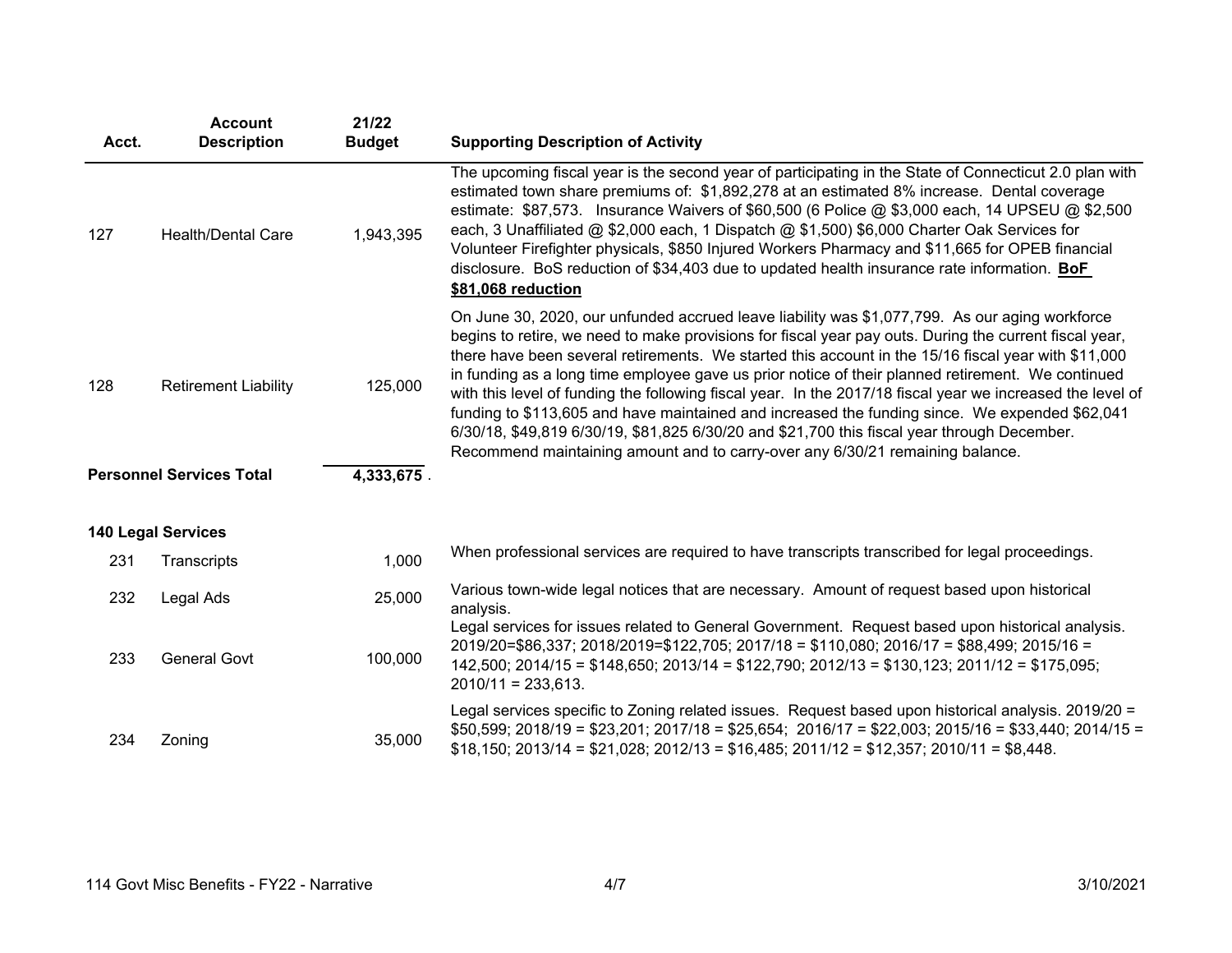| Acct.                                  | <b>Account</b><br><b>Description</b> | 21/22<br><b>Budget</b> | <b>Supporting Description of Activity</b>                                                                                                                                                                                                                                                                                                                                                                                                                                                                                                                                                                  |
|----------------------------------------|--------------------------------------|------------------------|------------------------------------------------------------------------------------------------------------------------------------------------------------------------------------------------------------------------------------------------------------------------------------------------------------------------------------------------------------------------------------------------------------------------------------------------------------------------------------------------------------------------------------------------------------------------------------------------------------|
| 235                                    | Labor Town                           | 20,000                 | Legal services specific for all town labor issues except for those related to public safety. History is<br>as follows: $2019/20 = $13,028$ ; $2018/19 = $17,743$ ; $2017/18 = $24,185$ ; $2016/17 = $26,705$ ; $2015/16$<br>$=$ \$29,206; 2014/15 = \$15,330; 2013/14 = \$20,000; 2012/13 = \$30,725; 2011/12 = \$27,321; 2010/11<br>= \$6,935. This agreement expires 6/30/2021, therefore, we will begin negotiations for a successor<br>agreement during the current 2020/21 fiscal year. In reviewing the prior negotiations, recommend<br>this level of funding for the upcoming 2021/22 fiscal year. |
| 236                                    | Labor PS                             | 23,000                 | Legal services specific for public safety only. History is as follows: 2019/20 = \$10,591; 2018/19 =<br>$$22,927; 2017/18 = $14,808; 2016/17 = $29,315; 2015/16 = $12,243; 2014/15 = $30,625; 2013/14 =$<br>\$22,377; 2012/13 = \$11,291; 2011/12 = \$14,095; 2010/11 = \$27,969. Police, Firefighters and<br>Dispatchers contracts all expire 6/30/22. We will begin to negotiate successor agreements in the<br>upcoming fiscal year which may continue into the 2022/21 fiscal year.                                                                                                                    |
| 237                                    | Planning                             | 2,750                  | Legal services specific to Planning related issues. Request based upon history. 2019/20 = \$13,448;<br>$2018/19 = $2,205$ ; $2017/18 = $435$ ; $2016/17 = $90$ ; $2015/16 = $6,510$ ; $2014/15 = $5,981$ ; $2013/14 =$<br>$$6,000; 2012/13 = $11,016; 2011/12 = $11,900; 2010/11 = $8,454.$                                                                                                                                                                                                                                                                                                                |
| 238                                    | Conservation                         | 10,000                 | Legal services specific to Conservation related issues. Request based upon history. 2019/20 =<br>$$9,885$ ; 2018/19 = \$13,735; 2017/18 = \$23,365; 2016/17 = \$10,003; 2015/16 = \$9,372; 2014/15 =<br>$$4,199; 2013/14 = $2,000; 2012/13 = $0; 2011/12 = 600; 2010/11 = $2,073.$ Increase based upon<br>the increased activity in the last five fiscal years. In the current fiscal year expenditures are \$5,889<br>as of 12/29/20.                                                                                                                                                                     |
| <b>NEW</b>                             | <b>PS-Police</b><br>Accredidation    | 12,500                 | Legal services with special counsel to assist with the accredidation process. It is anticipated this will<br>be a multi-year process. BoS reduction based upon follow-up discussions to determine this will take<br>more than one fiscal year to complete.                                                                                                                                                                                                                                                                                                                                                 |
| <b>Legal Services Total</b><br>229,250 |                                      |                        |                                                                                                                                                                                                                                                                                                                                                                                                                                                                                                                                                                                                            |

**200 Services - Contracted/Operations**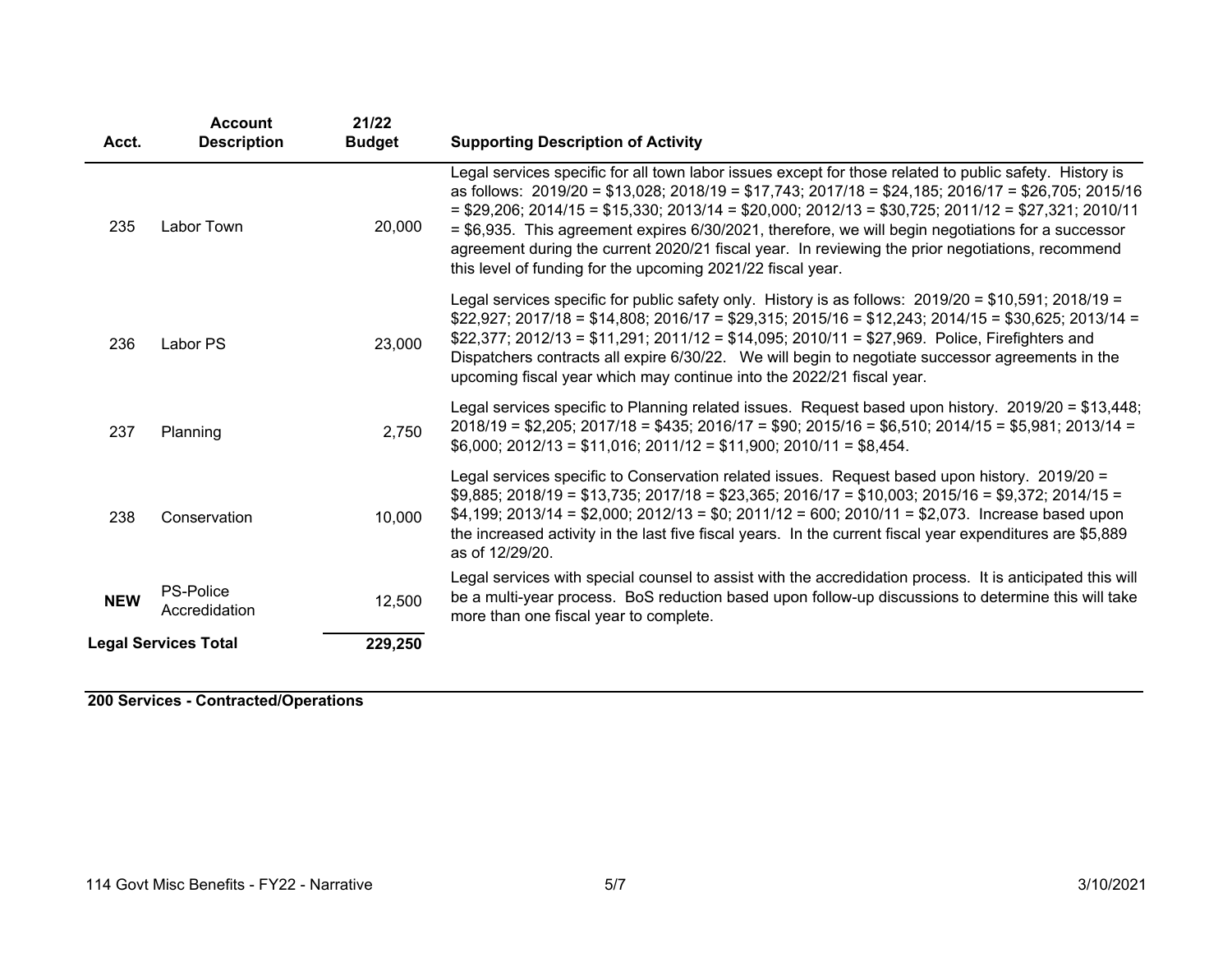| Acct. | <b>Account</b><br><b>Description</b>    | 21/22<br><b>Budget</b> | <b>Supporting Description of Activity</b>                                                                                                                                                                                                                                                                                                                                                                                                                                                                                                           |
|-------|-----------------------------------------|------------------------|-----------------------------------------------------------------------------------------------------------------------------------------------------------------------------------------------------------------------------------------------------------------------------------------------------------------------------------------------------------------------------------------------------------------------------------------------------------------------------------------------------------------------------------------------------|
| 201   | Unemployment<br>Compensation            | 10,000                 | As a municipality we pay for unemployment only when there is someone currently collecting.<br>Historical liabilities are as follows: $2019/20 = $10,902$ ; $2018/19 = $16,503$ : $2017/18 = $1,313$ ;<br>$2016/17 = $13,301; 2015/16 = $8,724; 2014/15 = $23,729; 2013/14 = $1,492; 2012/13 = $3,093;$<br>2010/11 \$10,780. This request is based upon consideration of prior fiscal years history. The<br>maximum weekly exposure for an employee is \$667, which for 26 weeks = \$17,342. Fiscal year as<br>of 12/2920, we have expended \$4,661. |
| 203   | Eviction-Moving &<br>Storage            | 400                    | Pursuant to state statute if there is an eviction in town, the landlord brings items remaining in an<br>apartment out to the street and the town must pick up the items and provide for storage.                                                                                                                                                                                                                                                                                                                                                    |
| 239   | <b>Checking Indices</b>                 | 2,000                  | Pursuant to section 7-14 of the state statutes the selectmen of each town must retain the services of<br>an individual to examination the land records to certify they are in order.                                                                                                                                                                                                                                                                                                                                                                |
| 290   | Insurance - PD & L                      | 262,160                | This funding is for the various property, auto and liability insurance policies the town has. Estimate<br>includes a 3% premium increase (from \$236,095 to \$243,178), a provision for insurance deductible<br>expenses (\$10,000) and a provision for add ons that may be necessary during the fiscal year<br>(\$5,000). Also includes the following ancillary policies: \$3,625 Crime Policy and \$357 Tax<br>Collectors Bond. We have a multi-year agreement with CIRMA estimated increase 3%.                                                  |
| 295   | <b>Employee Assistance</b>              | 1,700                  | Employee Assistance Program (EAP) program for town employees. No increase expected.                                                                                                                                                                                                                                                                                                                                                                                                                                                                 |
|       | <b>Services - Vehicle Maint Total</b>   | 276,260                |                                                                                                                                                                                                                                                                                                                                                                                                                                                                                                                                                     |
|       | 300 Operating Expenses - Supplies/Fuels |                        |                                                                                                                                                                                                                                                                                                                                                                                                                                                                                                                                                     |
| 243   | Professional Dev/Mgt<br>Training        | 2,700                  | Where possible various departments who have typically charged their conferences and seminars to<br>this line item have budgeted directly in their respective departments. They include Assessor 102,<br>Planning 117, Finance 118. Remaining funding for town-wide in-house training, Board of Selectmen.                                                                                                                                                                                                                                           |
| 245   | SE COG/CRED/CCM                         | 38,854                 | Membership dues for the towns membership to Southeastern Connecticut Council of Governments<br>\$10,537, Southeast Area Transit District (SEAT) \$9,430, Connecticut Conference of Municipalities<br>(CCM) \$10,906. SECTer \$6,706 and Council of Small Towns (COST) \$1,025.                                                                                                                                                                                                                                                                      |
|       | <b>Operating Expenses</b>               | 41,554                 |                                                                                                                                                                                                                                                                                                                                                                                                                                                                                                                                                     |